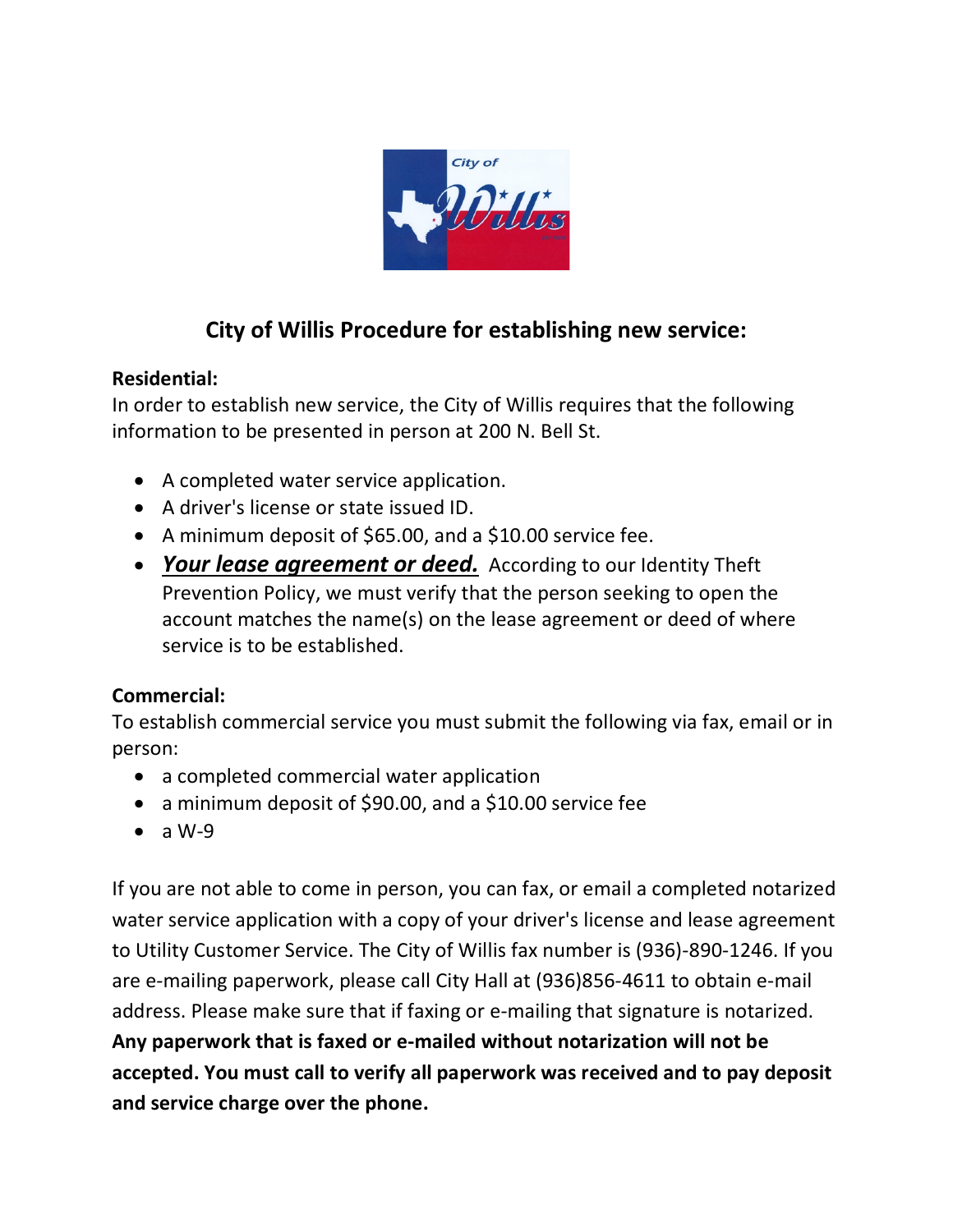

## APPLICATION FOR COMMERCIAL WATER SERVICE

| DATE:                                                |             | NAME OF PERSON FILLING OUT APPLICATION: |      |
|------------------------------------------------------|-------------|-----------------------------------------|------|
| <b>COMPANY NAME:</b>                                 | TAX ID#:    |                                         |      |
| NAME OF PERSON TO CONTACT REGARDING ACCOUNT:         |             |                                         |      |
| PHONE NUMBER OF PERSON TO CONTACT REGARDING ACCOUNT: |             |                                         |      |
| <b>ADDRESS OF SERVICE:</b>                           | CITY/STATE: |                                         | ZIP: |
| <b>BILLING ADDRESS:</b>                              | CITY/STATE: |                                         | ZIP: |

#### OFFICE USE:

| <b>ACCOUNT NUMBER:</b>      |                               |                             |              |
|-----------------------------|-------------------------------|-----------------------------|--------------|
| <b>INSIDE CITY LIMITS:</b>  |                               | <b>OUTSIDE CITY LIMITS:</b> |              |
| DEPOSIT:                    |                               | <b>SERVICE FEE:</b>         |              |
| <b>IRRIGATION TAP LONG:</b> |                               | SHORT:                      |              |
| WATER TAP - LONG:           |                               | SHORT:                      |              |
| SEWER TAP - LONG:           |                               | SHORT:                      |              |
| <b>SEWER INSPECTION:</b>    | <b>ELECTRICAL INSPECTION:</b> |                             | MOVE-IN FEE: |
| <b>BORING FEE:</b>          |                               |                             |              |

\*\*BORING FEE FOR WATER TAPS - \$35.00 PER FOOT UP TO 2" CONNECTION, ANYTHING LARGER BORE FEE IS \$70.00 PER FOOT. BORE FEE FOR SEWER TAPS - \$70.00 PER FOOT UP TO A 6" CONNECTION, ANYTHING LARGER BORE FEE IS \$75.00 PER FOOT.\*\*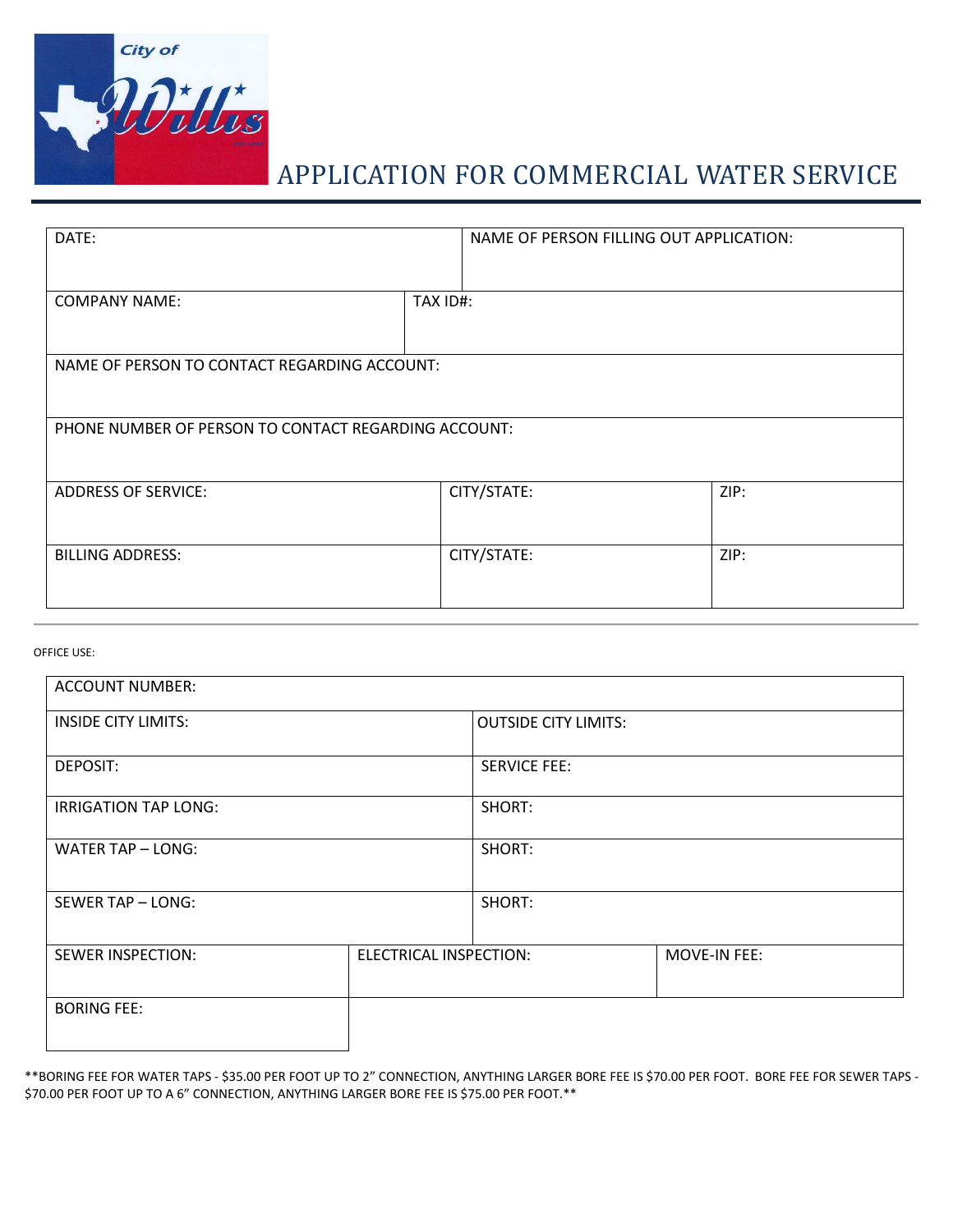# **CITY OF WILLIS, TEXAS SERVICE AGREEMENT**

- I. PURPOSE: The City of Willis, Texas' Public Water System or Utility, (hereafter referred to as "City") is responsible for protecting its water supply from contamination or pollution which could result from improper plumbing practices. The purpose of this service agreement is to notify each customer of the plumbing practices and restrictions which are in place to provide this protection. The City enforces these restrictions to ensure the public health and welfare. Each customer must sign this agreement before the City will begin service. In addition, when service to an existing connection has been suspended or terminated, the City will not re-establish service unless it has received a current and valid signed copy of this agreement.
- II. PLUMBING RESTRICTIONS: **All plumbing restrictions are subject to the currently adopted plumbing code** and will be enforced accordingly. The City reserves the right to adopt updated plumbing codes and provide regulation on plumbing within the City's service area as it determines necessary. The following is a general list of unacceptable plumbing practices which are prohibited:
	- A. No direct connection between the City water supply and a potential source of contamination is permitted. Potential sources of contamination shall be isolated from the City water system by an airgap or an appropriate backflow prevention device as determined by the City.
	- B. No cross-connection between the City water supply and a private water system, or other water system is permitted. These potential threats to the public drinking water supply shall be eliminated at the service connection by the installation of an air-gap or a reduced pressure-zone (RPZ) backflow prevention device as determined by the City.
	- C. No connection which allows water to be returned to the City water supply is permitted.
	- D. No pipe or pipe fitting which contains more than 8.0% lead may be used for the installation or repair of plumbing at any connection which provides water for human use.
	- E. No solder or flux which contains more than 0.2 percent lead may be used for the installation or repair of plumbing at any connection which provides water for human use.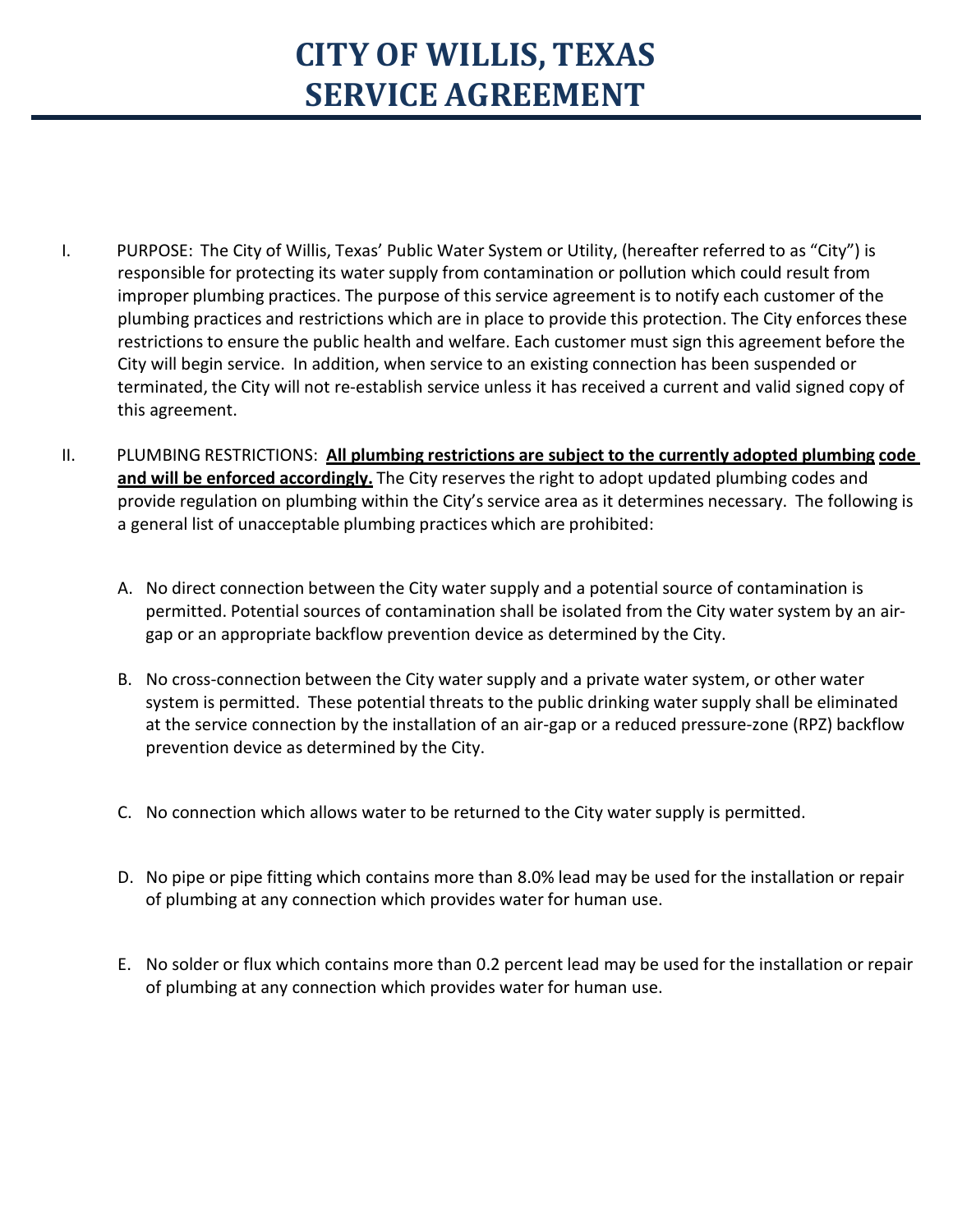III. SERVICE AGREEMENT: The following are the terms of the Service Agreement between the City of Willis, Texas and:

| .     |                                              |  |
|-------|----------------------------------------------|--|
| NAME. | $'$ DDENAICEC.<br>· IVI<br>… ט∟טוי<br>______ |  |
|       |                                              |  |

- A. The City will maintain a copy of this agreement for as long as the customer and/or the premises are connected to the City water system.
- B. The customer shall allow his property to be inspected for possible cross-connections and other unacceptable plumbing practices as determined by the City. These inspections shall be conducted by the City or its designated agent prior to the plumbing practices taking place and prior to initiating new water service when there is reason to believe that cross-connections or there unacceptable plumbing exist; or after changes to the plumbing facilities have taken place. The inspections shall be conducted during the City's normal business hours.
- C. The City shall notify the customer, in writing, of any cross-connections or other unacceptable plumbing practice which has been identified during the initial inspection or periodic re-inspection.
- D. The customer shall immediately correct any unacceptable plumbing practice as identified by the City and test and maintain any backflow prevention device required by the City. Copies of all testing and maintenance records shall be provided to the Public Water System.
- IV. ENFORCEMENT: If a customer fails to comply with the terms of this Service Agreement, the City shall terminate water service and require that the customer properly repair or replace the deficiency and/or install, test and maintain appropriate backflow prevention device(s) at the service connection before service can be reestablished. Any expense associated with the enforcement of this agreement shall be billed to the Customer.

**\*\*By signing this agreement, you accept and agree to be bound by all the terms and conditions of this agreement. If you are signing on behalf of your employer or another entity, you represent and warrant that: (i) you have full and legal authority to bind your employer or such entity to these terms and conditions; (ii) that you have read and understand this agreement; and (iii) that you agree, on behalf of the party that you represent, to this agreement. If you don't have legal authority to bind, please do not sign below.\*\***

| <b>Customer's Signature:</b> | DATE: |
|------------------------------|-------|
|                              |       |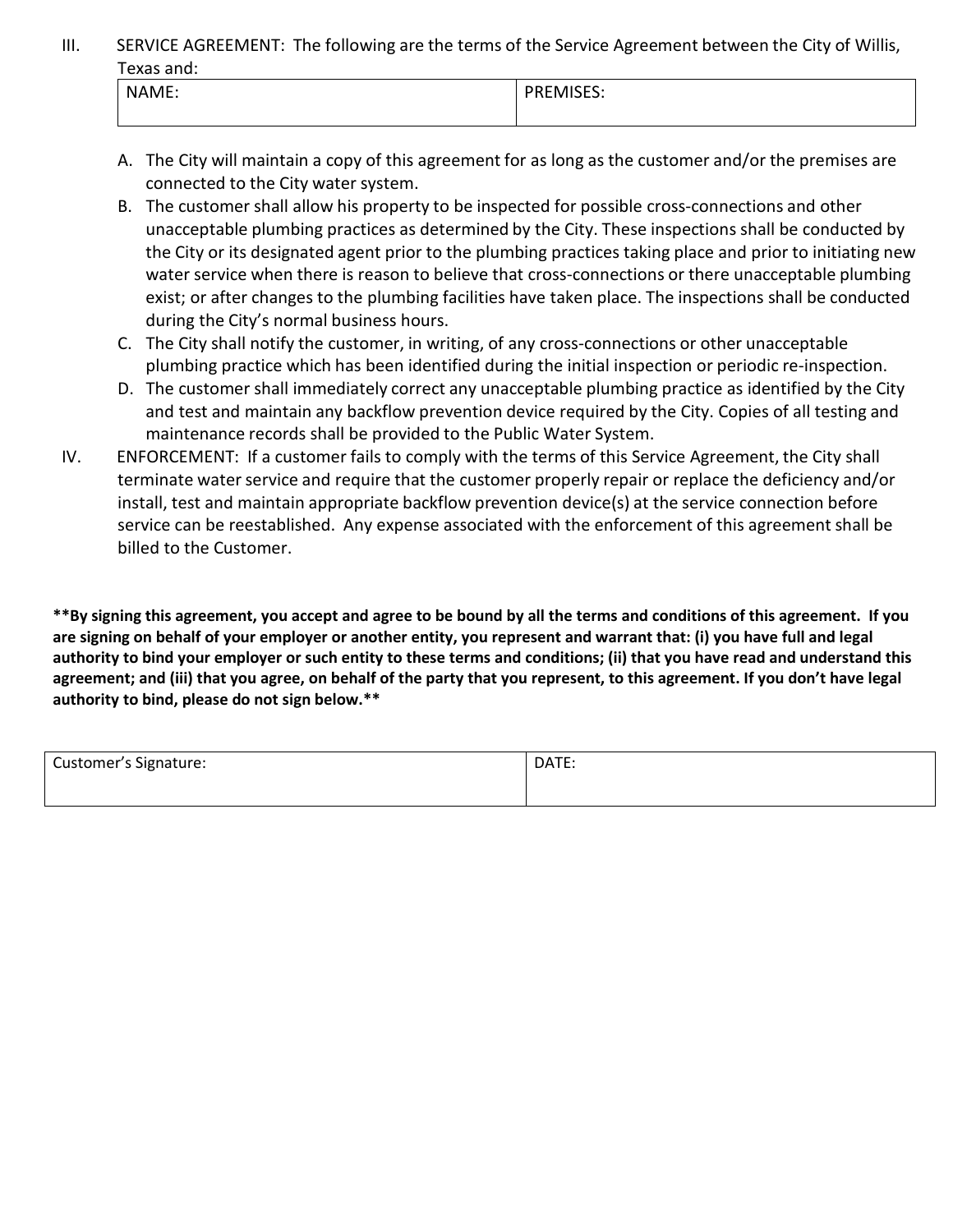## **CITY OF WILLIS DIRECT DEBIT/CREDIT CARD DEBIT APPLICATION**

#### *How does Direct Debit work?*

Direct Debit lets you authorize the payment of your utility bill directly from a checking account or credit card. Direct Debit means you will not have to worry about late payment fees or bother with envelopes, stamps, and mailboxes.

#### *How will I know how much is being deducted?*

You will still receive a copy of your bill. If you have any questions about specific charges, simply contact the Willis City Hall. Otherwise, your bill will be paid automatically.

#### *When will my bill be paid?*

The Direct Debit automatically takes place approximately five (5) business days after you receive your bill.

#### *What do I save with Direct Debit?*

Since your bill is paid automatically, you save on check charges, postage, and time.

#### *What if I decide I do not want Direct Debit?*

Simply notify us in writing and we will discontinue you enrollment.

#### *How do I put Direct Debit to work for me?*

Just complete and return the Application (a voided check is required for checking debit).

Please complete the "Direct Debit Application" section and then sign the "Authorization Agreement". Next, complete the Checking Account Debit or Credit Card Debit section and include a voided check for checking account debit.

Please continue to pay your bill as usual until a message appears on your bill stating that the bill will be paid by Direct Debit.

#### *DIRECT DEBIT APPLICATION*

(This section to be completed on ALL applications)

| Name (as shown on bill):       |       |        |      |
|--------------------------------|-------|--------|------|
|                                |       |        |      |
| <b>Utility Account Number:</b> |       |        |      |
|                                |       |        |      |
| Physical Address:              | City: | State: | Zip: |
|                                |       |        |      |
| <b>Mailing Address:</b>        | City: | State: | Zip: |
|                                |       |        |      |
|                                |       |        |      |

Authorization Agreement:

I hereby authorize the City of Willis and the financial institution designated in this application to charge the account I have specified for payment of my monthly service. I understand that a \$20.00 fee will be charged to my account for each request returned for non-sufficient funds. If two requests are returned for non-sufficient funds, I will be excluded from the plan. In addition, I understand that both the financial institution and the City of Willis reserve the right to terminate this payment plan/ and or participation therein. At any time I may elect to discontinue my enrollment in this plan. If I so chose, I will provide written notice, upon receipt of my bill, to the City of Willis.

| Signature. | Date: | per |
|------------|-------|-----|
|            |       |     |

#### *CHECKING ACCOUNT DEBIT*

| Financial Institution:                       |       |        |      |  |
|----------------------------------------------|-------|--------|------|--|
| Address:                                     | City: | State: | Zip: |  |
| Account Name (as it appears on your checks): |       |        |      |  |
| <b>Checking Account Number:</b>              |       |        |      |  |

Include a voided check from your account. Make certain your check is marked **VOID.**

To avoid a late notice charge, it is your responsibility to inform the City of Willis of a change in your account number.

#### *CREDIT CARD DEBIT*

*\*\*Credit Card Debits will be done on the 15th of each month. In some cases if the 15th falls on a weekend then it will be debited the Friday before the 15th. \*\**

| Card Type (Visa, MasterCard, Discover): |                         |             |
|-----------------------------------------|-------------------------|-------------|
| Name on Card:                           |                         |             |
| Card Number:                            | <b>Expiration Date:</b> | CVV Number: |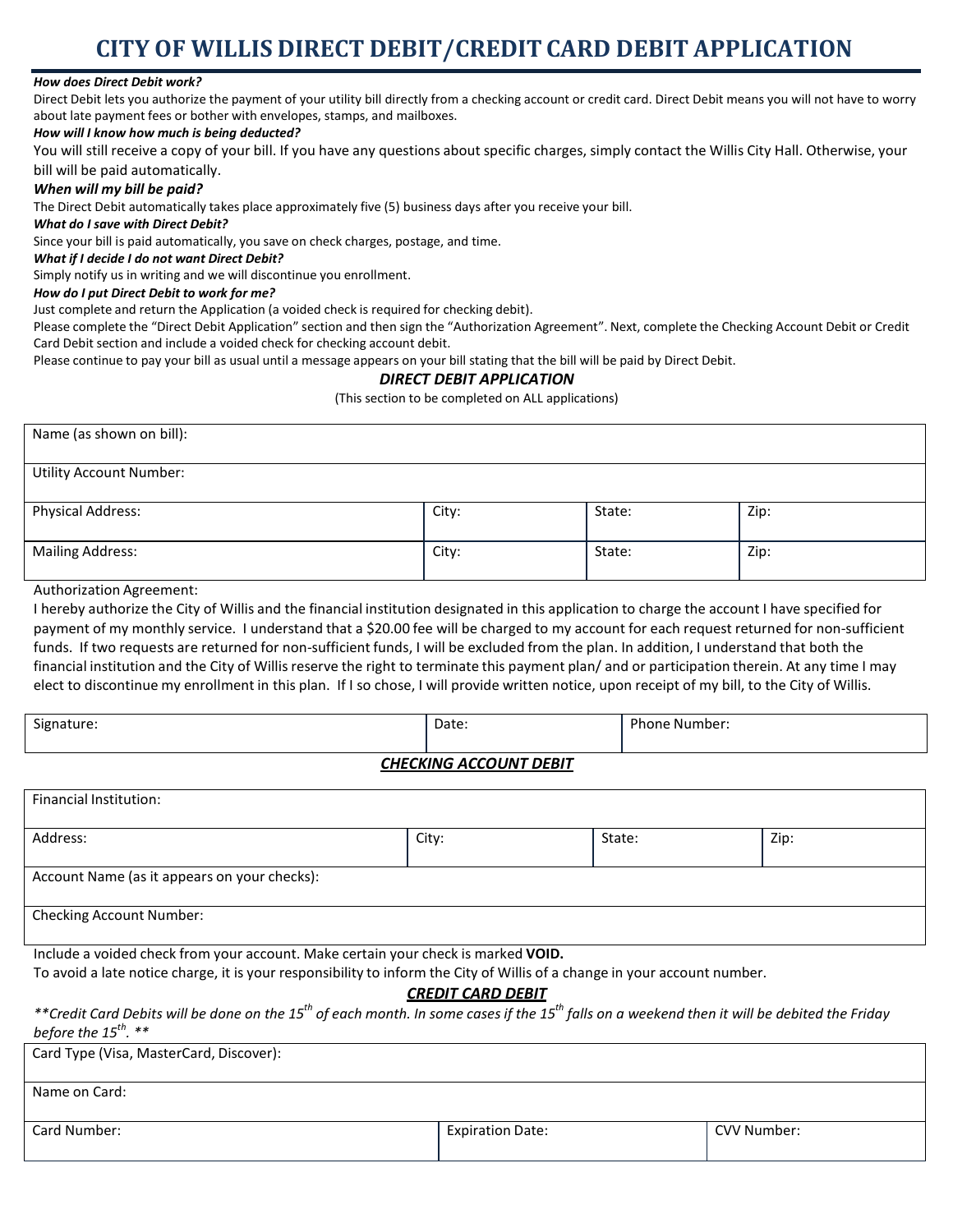# **Request for confidentiality of information maintained by the city of Willis utilities department**

Information in your City of Willis Utilities Department customer account record is generally considered public information under Texas Government Code, Chapter 552 (Public Information Act). However, the Texas Utilities Code, Chapter 182 (Rights of Utilities Customers), provides that a government-operated utility may not disclose personal information, or any information relating to the volume of or units of utility usage or the amounts billed to or collected from a customer for utility usage, if the customer request that the government-operated utility keep the information confidential.\*

This form enables you to request confidentiality of certain information under Texas Utilities Code, Chapter 182. If you wish to request confidentiality of your information, please check the boxes below and return this form with your payment.

| <b>Customer Name:</b>  |  |
|------------------------|--|
| <b>Account Number:</b> |  |

I request that personal information (address, telephone number, ID number DL number) in my account record maintained by the City of Willis Utilities Department be kept confidential under the Texas Utilities Code, Chapter 182.

I request that any information relating to the volume or units of utility usage or the amounts billed to or collected from me for the utility usage maintained by the City of Willis Utilities Department be kept confidential under the Texas Utilities Code, chapter 182.

You may rescind your request for confidentiality by providing the City of Willis Utilities Department written permission to disclose your personal information. A government –operated utility or an officer or employee of a government-operated utility is immune from civil liability for a violation of Texas Utilities Code, Subchapter B.

\*A government-operated utility may disclose information related to the customer's volume or units of utility usage or amounts billed to or collected from the customer for utility usage if the primary source of water for such utility is a sole-source designated aquifer. A request for confidentiality under Chapter 182 does not prohibit a government-operated utility form disclosing personal information in a customer's account record to: (1) an official or employee of the state, political subdivision of the state, or the United States acting in an official capacity; (2) an employee of the utility acting in connection with the employee's duties; (3) a consumer reporting agency; (4) a contractor or subcontractor approved by and providing services to the utility, the state, a political subdivision of the state or the United States; (5) a person for whom the customer has contractually waived confidentiality for personnel information; or (6) another entity that provides water, wastewater, sewer, gas, garbage, electricity, or drainage service for compensation.

| $\sim$<br>Signature:<br>- . <u>.</u> | `~~~<br>Date: |
|--------------------------------------|---------------|
|                                      |               |